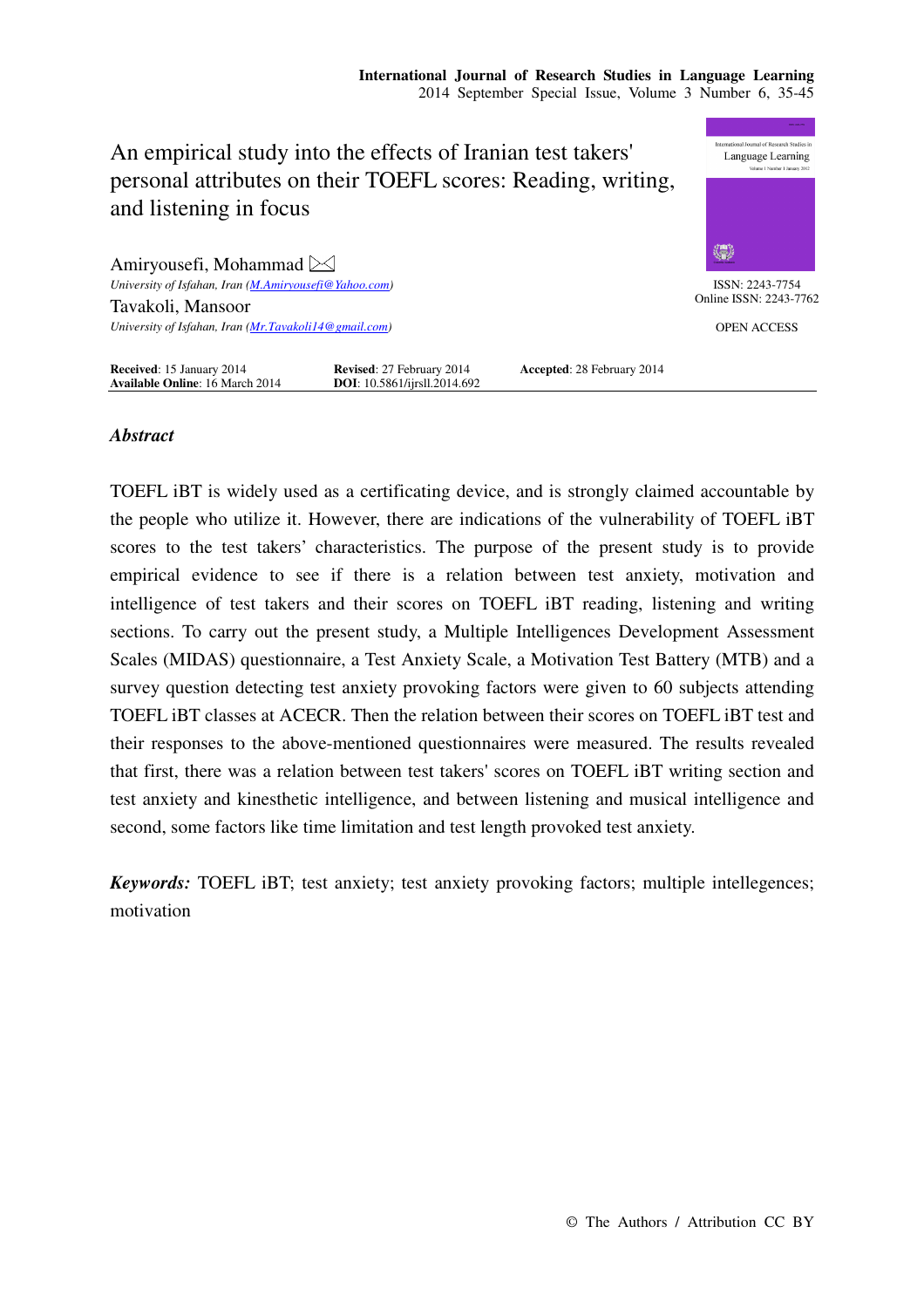# **An empirical study into the effects of Iranian test takers' personal attributes on their TOEFL scores: Reading, writing, and listening in focus**

#### **1. Introduction**

Language testing is mainly concerned with the extent to which the obtained scores truly mirror test takers' underlying abilities in a particular area in a specific testing situation. It, therefore, deems necessary to answer some questions before any attempts are made to devise a test. These questions are: What is it that we are testing? What tasks and items can elicit it? In what format should the tasks and items be presented to the test takers? In what mix should the items be included to represent the ability or the construct appropriately? What scoring procedure should be taken to be able to extrapolate the test performance to the underlying behavior (Weir, 2005; Fulcher & Davidson, 2007)? Throughout the past decade, test developers and experts have devoted much of their interest and energy to develop a theoretical view of language ability to investigate the nature of language proficiency, and to develop and apply more sophisticated statistical tools to analyze language tests and test takers' performance to provide sophisticated answers to these questions (Bachman, 1990; Bachman & Palmer, 1996).

However, research in language testing has indicated that language ability is not the only thing that affects test takers' performance on a language test. Test performance can be affected by a wide range of factors, which can counteract with test takers' language ability and affect their test performance positively or negatively (Lumley & O'Sullivan, 2005). These construct-irrelevant factors, as Messick (1996) puts it, are considered as the potential sources of test bias, which can make the obtained scores unrepresentative of the underlying ability that a language test wants to measure, and put the whole testing process at stake (Takala & Kaftandjieva, 2000; Messick, 1996).These factors are classified by Bachman (1990) into three groups (a) test method facets, which make the how of language testing and are considered as factors that provide the contextual features for language performance on language tests; (b) personal attributes like cognitive and affective characteristics, real-world knowledge, sex, age, motivation, anxiety, ambiguity tolerance, etc. that are irrelevant to test takers' language ability; and (c) random factors like mental alertness, emotional state, test environment, etc. which are unpredictable and temporary.

Test performance is, therefore, a function of a test taker's language ability and the effects of one or more of these factors. The examination of such factors and the investigation of their effects have long been recognized essential in the estimation of both reliability and validity (Bachman, 1990; Skehan, 1989, 1998; Tavakoli, 2009). Taking into account these considerations and the status of TOEFL iBT as a proficiency test around the globe, the purpose of this study is to measure the probable impacts of test anxiety, multiple intelligences and motivation on listening, reading and writing scores of this test.

## **2. Theoretical background**

Test fairness is an aspect of language testing, which is hotly debated in the literature. The central aim of test fairness discussions is to make tests free from bias and to contribute to testing equality (Kunnan, 2007). A test may be considered biased when students having the same language ability perform differently. Different factors like content or language of the test when the content of the test is biased to test takers from certain groups, religions, ethnicities etc., standards of the test that may affect test takers from different groups differently, and test takers' personal attributes such as age, learning strategies and styles, attitude and motivation, aptitude, intelligence and anxiety can contribute to test bias (Kunnan, 2004, 2007; Weir, 2005; Brown, 2004).

Test takers' personal attributes can, therefore, affect their performance on a given test in one way or another, and test takers with specific predispositions may do better or even worse on a test if the test is biased to and has a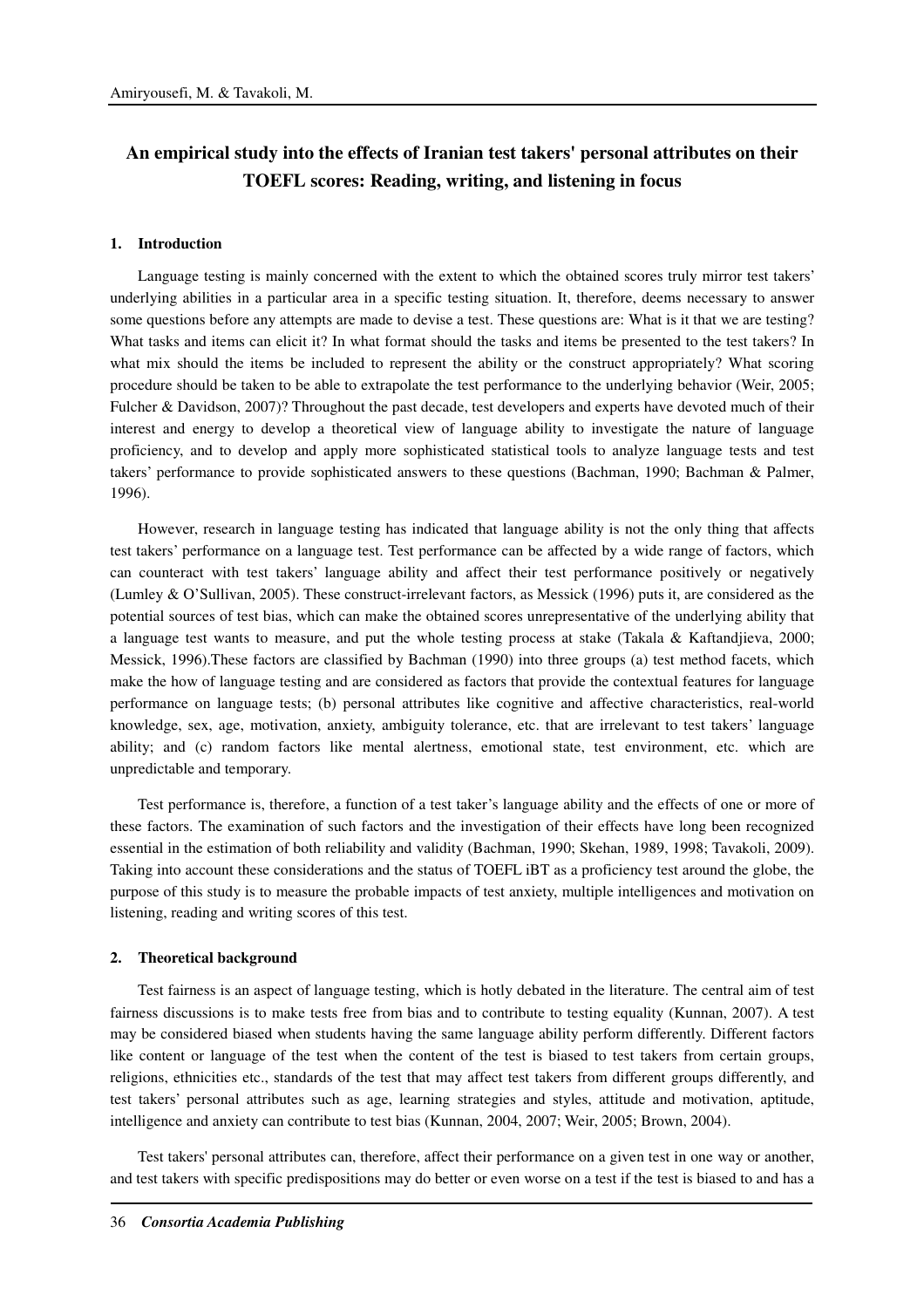direction, whether positive or negative, toward their predispositions (Bachman, 1990). Hence, these features can affect the validity of a test and can cause measurement errors. A major concern in the design and development of language tests is, therefore, to minimize the effects of these factors that are not part of the language ability (Bachman & Palmer, 1996; Messick, 1989, 1996). Test anxiety, multiple intelligences and motivation are amongst these features.

# *2.1 Test anxiety*

Test anxiety is a form of anxiety concerning apprehension over academic evaluation, which comes from a fear of failure (Horwitz & Young, 1991). It is believed to be caused by certain factors like time limit, test techniques, test format, test length, testing environment and ambiguity of test instructions (Young, 1999). Hsu (2012) also believes that the present condition of the world has made the graduates enhance their English proficiency and strive to get better grades which can lead to test anxiety among them. Some researchers believe that test anxiety negatively affects language-learning process and the test outcomes. It is believed to cause cognitive interference while preparing for examination, taking examination or both. Test anxiety during the preparation for a test may lead to poor understanding and organization of the concepts and hence makes the retrieval cumbersome. While test anxiety during the test decreases test takers' attention and thereby increases the number of errors (Ohata, 2005; Cassady & Johnson, 2002; Sarason, 1980, 1986). It seems that test anxiety inversely affects test performance. Chapell et al. (2005), however, believe that for some students, some anxiety might be a good thing. It might motivate longer periods of study and more careful attention to questions on the exam.

# *2.2 Multiple Intelligences*

One of the most compelling, yet controversial new approaches to education reform is Multiple Intelligences Theory, or MI. It was first conceived of by Howard Gardner in 1983. He challenged the commonly held view defining intelligence as a general factor and believed that intelligence is too narrowly defined in this way. Gardner was seriously against testing intelligence by making the person to do isolated tasks that he has never done and may never choose to do. Rather he believed that intelligence as an ability of problem solving must be tested in a natural context (Armstrong, 2009). Multiple intelligences theory, in a nutshell, is a pluralized way of understanding the intellect. Recent advances in cognitive science, developmental psychology and neuroscience suggest that each person's level of intelligence, as it has been traditionally considered, is actually made up of autonomous faculties that can work individually or in concert with other faculties. Gardner originally identified seven such faculties, which he labelled as "intelligences": Musical Intelligence; Bodily-Kinesthetic Intelligence; Logical-Mathematical Intelligence; Linguistic Intelligence; Spatial Intelligence; Interpersonal Intelligence and Intrapersonal Intelligence. Recently, he added an eighth intelligence to the list: the Naturalist Intelligence and has discussed for a ninth one (Visser, Ashton, & Vernon, 2006). Development of each type of aforementioned mentioned intelligences is an interaction of the following factors:

- 1. biological endowment—including hereditary or genetic factors and insults or injuries to the brain before, during, and after birth;
- 2. personal life history—including experiences with parents, teachers, peers, friends, and others who awaken intelligences, keep them from developing, or actively repress them;
- 3. cultural and historical background—including the time and place in which you were born and raised and the nature and state of cultural or historical developments in different domains (Armstrong, 2009, p.27).

MI theory has opened the door to new and wide range of teaching strategies, materials, curriculum development and lesson planning. In MI era, a successful teacher is a person who first recognizes his own bases of intelligences and looks for areas waiting for further development. Otherwise, teachers, for example, without a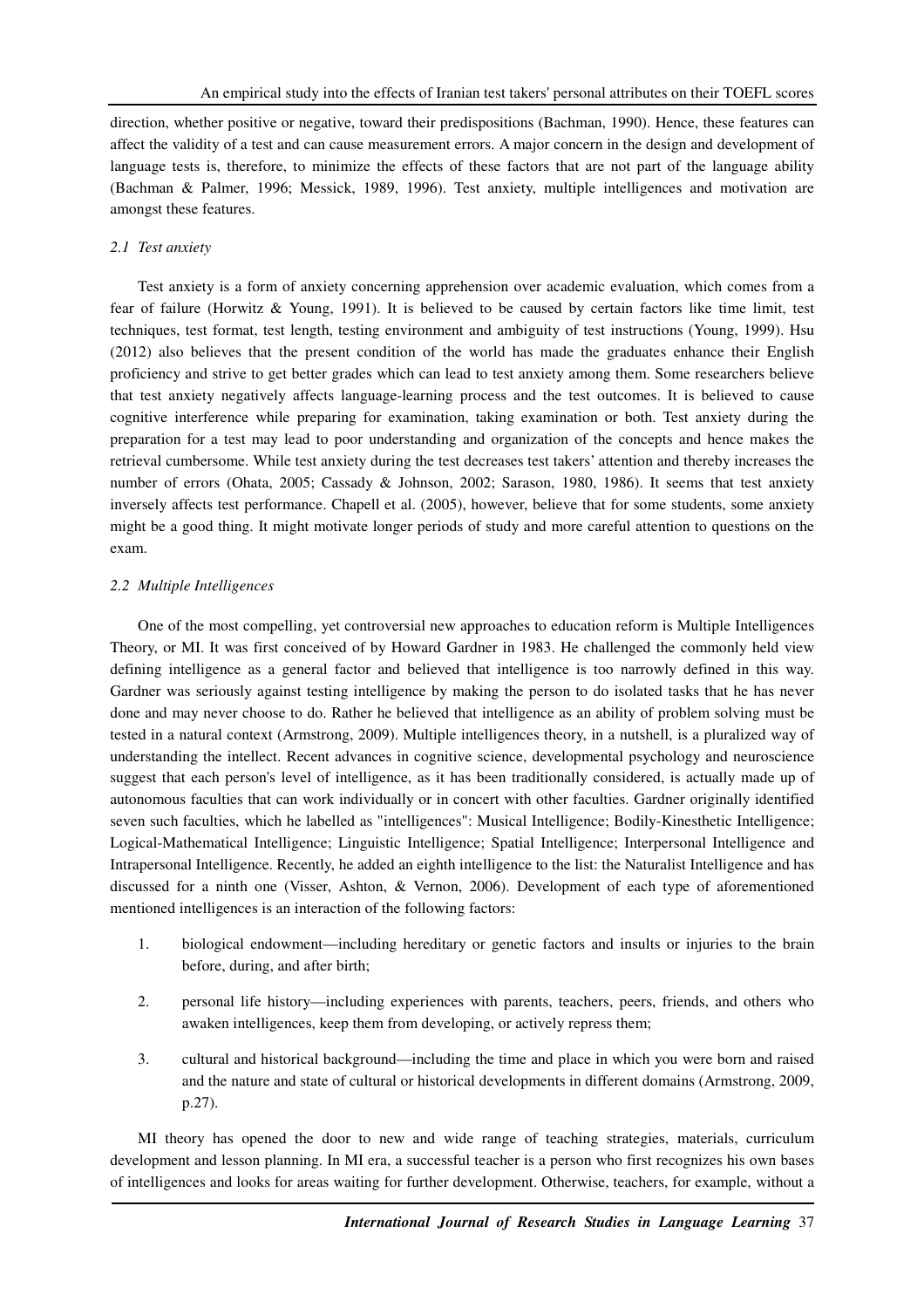base of spatial intelligence will avoid using visual and art activities, and this type of intelligence will not be taped in their classes. Instead, they need to shift continually from an intelligences to another and use a combination of all types of intelligences in lesson planning and material development in a way that all students can have their strongest intelligences addressed at least some of the time (Armstrong, 2009).

Loori (2005) believes that preferences of intelligences are at work in educational settings. The results of his study indicates that males are more successful in tasks that involve logical and mathematical intelligences, whereas females are more successful in tasks involving intrapersonal intelligence. Intelligence type can, therefore, affect learning and testing. Mahdavy (2008), for example, believes that linguistic intelligence significantly contributes to the listening proficiency and Richards and Rodgers (2001) believe that musical intelligence contributes to English pronunciation. Razmjoo (2008) , however, found no significant relationship between language success and the types of intelligences in particular.

#### *2.3 Motivation*

Motivation is defined as a derive, a desire or an emotion which has three major components namely motivational intensity, a desire to learn, and a positive attitude which fuels L2 learners to strive to learn (Gardner, 1985; Brown, 1994: Purpora, 2004). According to Gardner, there are two types of motivation namely integrative and instrumental. An integratively motivated L2 learner shows interest in learning about the culture and the people of the target language. Integrativeness is a desire to learn a language in order to ''come closer to the other language community'' (Gardner, 2001, p. 5). Integratively motivated learners are believed to invest more effort on the learning process and enjoy it more (Lamb, 2004).An instrumentally motivated learner, on the other hand, has more pragmatic considerations in his or her mind regarding L2 learning, such as obtaining a job or earning more money. An instrumentally motivated learner approaches language learning for utilitarian objectives (Tavakoli, 2009). There are different views about the possible relationship between testing and motivation. The Assessment Reform Group (2002) believes that testing provides incentives for the students and test takers to improve their performance. They also believe that tests can be motivating for those that anticipate success and can increase the gap between high and low achieving test takers. They, however, believe that motivation has some components (Fig.1) and assessment is only one of them. Therefore, the effects of testing on motivation may be small but the effects of motivation on testing can be considerable.



*Figure.1.* The relation and the components of motivation for learning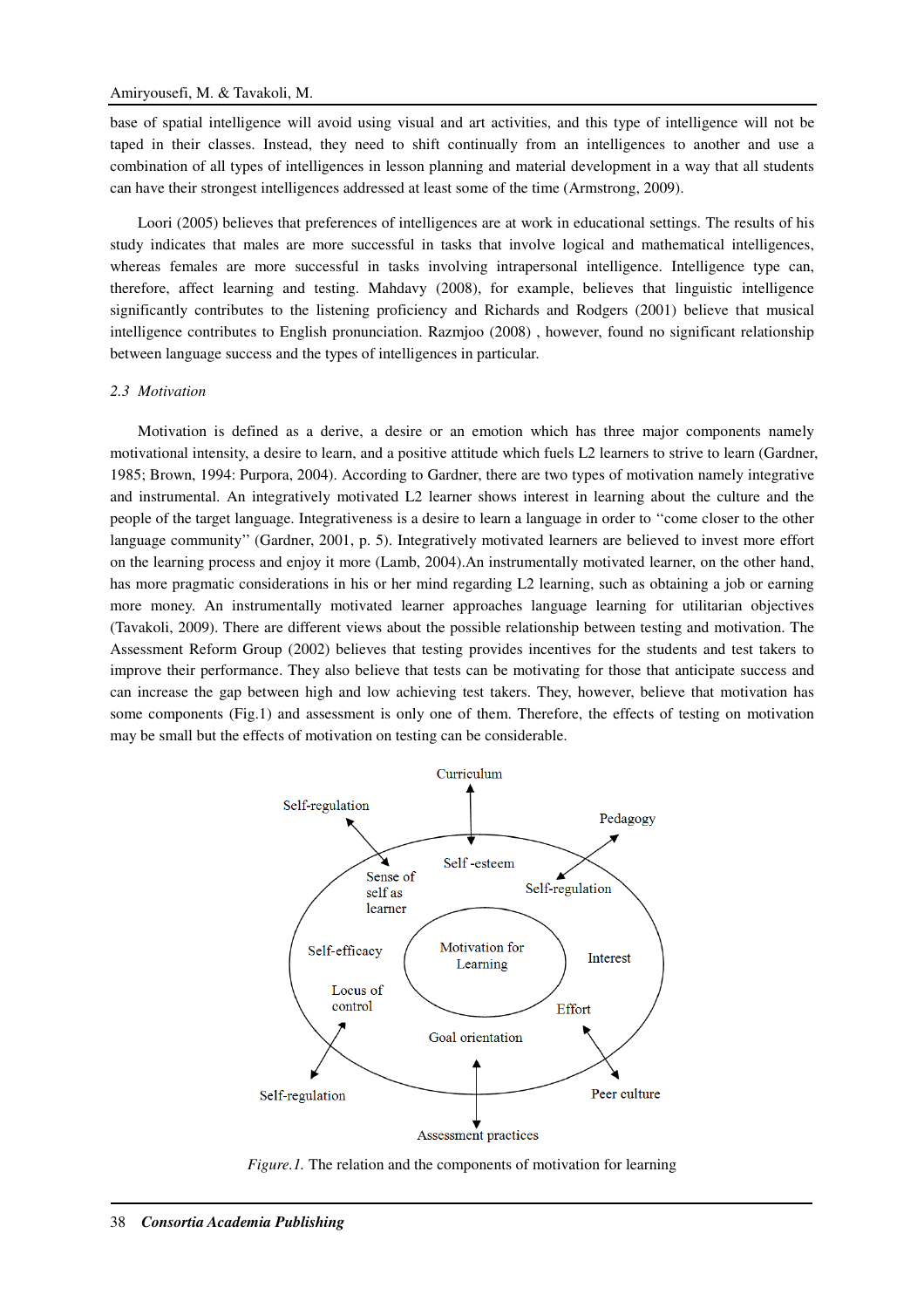The Assessment Reform Group defines self-esteem as how one values oneself as a person and as a learner, self-efficacy as how capable one feels of succeeding in a learning task, self-regulation as the capacity to evaluate one's own work and to make choices about what to do next, goal-orientation as whether one's goal is to learn in order to understand or to perform well on a test (which may not reflect secure learning), interest as the pleasure from and engagement with learning, effort as how much one is prepared to try and persevere, locus of control as how much one feels in control of learning as opposed to being directed by others, and sense of self as a learner as how confident one feels of being able to learn from the classroom experiences provided (Assessment Reform Group ,2002, p. 3).

Motivation is, therefore, studied as a factor interacting with test takers' performance and affecting test results. Researchers are now concerned with finding what kind of motivation leads to purposeful engagement of test takers' abilities on a language test. Some researchers, however, claim that integrative motivation is more advantageous (Lamb, 2004; Kunan, 1995).

#### *2.4 The purpose of the study*

Taking the effects of factors such as anxiety, motivation and MI on test performance and the status of TOEFL iBT around the world, the purpose of this study was to seek the answers to the following questions:

- $\triangleright$  Q1: Is there a relation between test takers' scores on TOEFL iBT listening, reading and writing tests and test anxiety, MI and motivation?
- Q2: What factors provokes test anxiety among TOEFL iBT candidates?

# **3. The study**

#### *3.1 Participants*

Sixty students (28 males and 32females) attending TOEFL iBT preparation classes at Iranian Academic Centre for Education, Culture, and Research (ACECR) in Fall 2013 participated in the study. Their age ranged from 20 to 36. They had learned English for at least two years before they attended the TOEFL classes. They were tested at the beginning of the TOEFL iBT preparation course to neutralize the effects of the coaching. They were all at the intermediate level based on the results obtained from both the Oxford Placement Test (OPT) (2004) and TOEFL iBT (2010).

#### *3.2 Instruments*

To carry out the study several instruments were used to elicit the required data. To assess the participants' intelligence types, Multiple Intelligences Development Assessment Scales (MIDAS) (Tirri & Nokelainen, 2011) was used. This instrument contained 30 response categories classified under eight main themes. Each theme represented one type of intelligence as classified by Gardner (1985). Students rated each category on a 5-point Likert scale with anchor points of always: 1 to never: 5. Test Anxiety Scale (TAS) (Sarason, 1984) was also used to assess the participants' test anxiety. This test consisted of 24 response categories which were rated on a 5-point Likert scale type ranging from always: 1 to never: 5. Gardner's Motivation Test Battery (MTB) (Gardner, 1985) was also given to the participants to determine their motivation types. This instrument contained eight response categories adapted to a 5-point scale, ranging from strongly agree: 1 to strongly disagree: 5.

Finally, a survey question was used to detect the factors that provoked test anxiety among the participants. This question asked the participants to name factors that provoked test anxiety and arrange them from the most important to the least important. This question was developed by the researchers and then reviewed by three experts to ensure its content validity. The reliability estimate of the instruments used is shown in Table1.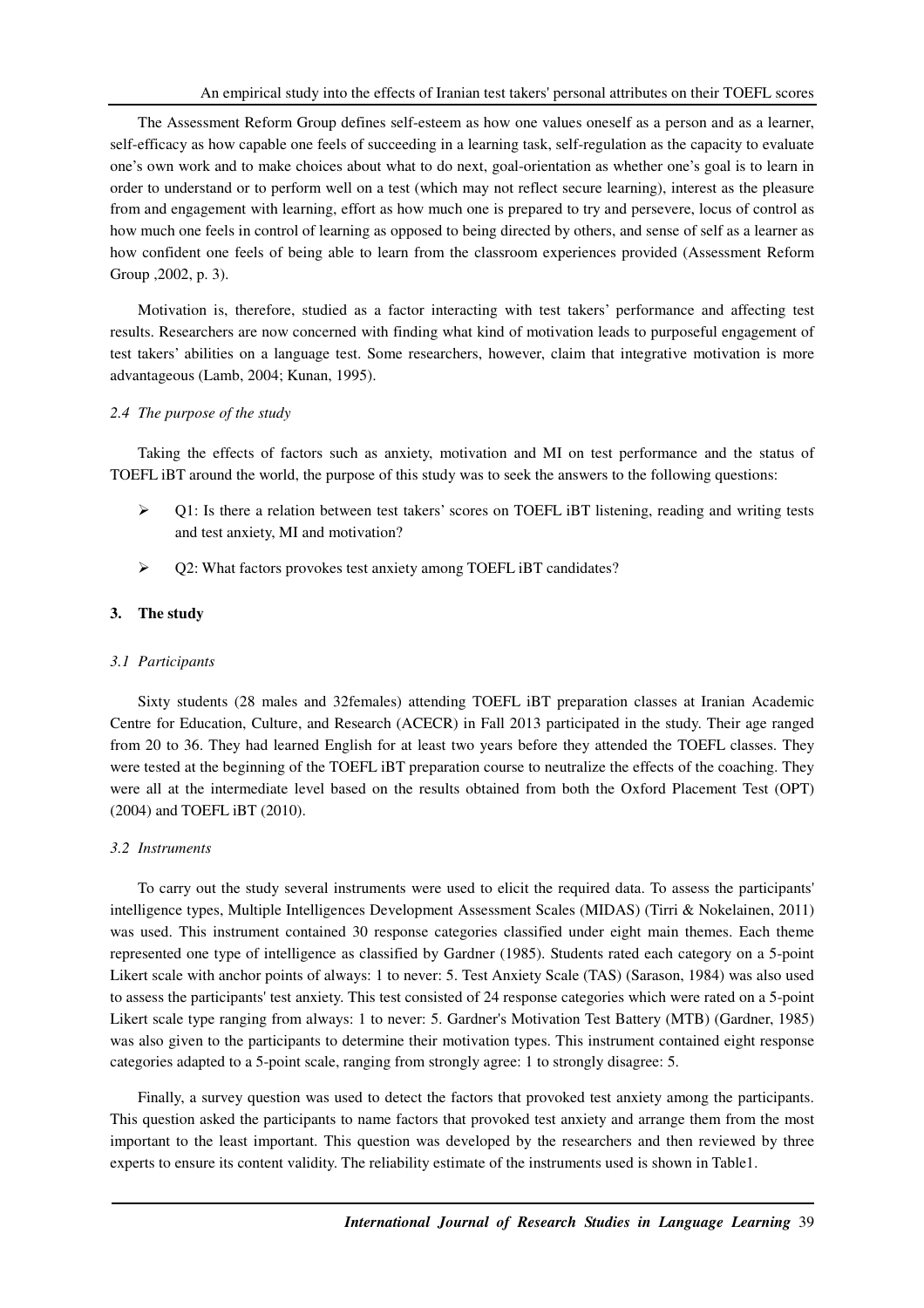| н<br>п<br>н<br>п |  |
|------------------|--|
|------------------|--|

|              | Cronbach's alpha | N of Items |  |
|--------------|------------------|------------|--|
| <b>MIDAS</b> | 0.91             | 30         |  |
| <b>TAS</b>   | 0.89             | 24         |  |
| MTR          | 0.82             |            |  |
|              |                  |            |  |

*The reliability statistics of the instruments used in the study* 

Cronbach's alpha is bigger than 0.7 ( $\alpha$  > 0.7) for MIDAS, TAS and MTB which indicates the reliability of these instruments. These instruments have also been used in the same format by many researchers in the literature and have shown acceptable indexes of reliability and validity (Tirri & Nokelainen, 2011; Sarason, 1984; Gardner, 1985).

# *3.3 Procedures*

At first the Oxford Placement Test (2004) was given to 80 students and 60 students who, based on the results of OPT, had the same level of proficiency were selected. A week later a TOEFL iBT test released by ETS in 2010 was given to them. After the TOEFL test, the participants were given a short break, and then MIDAS, TAS, MTB and the survey question described earlier were given to them. The performance of the test takers on the TOEFL test was scored on the basis of the scoring procedures used by ETS for TOEFL iBT test**.** For the writing section, however, three experienced raters were recruited to rate the writing tasks. They were all experienced English teachers and were already familiar with TOEFL scoring procedures. To obtain inter-reliability, an average of the three raters' scores was used to arrive at the final score. For MIDAS, TAS, and MTB the median of the participants 'responses were, however, calculated and analyzed. The participants' responses to the survey question were also read and categorized.

#### **4. Results**

At first, three raters who were already familiar with the scoring procedures of TOEFL iBT test were recruited. They were knowledgeable and experienced teachers who had taught TOEFL preparation courses for years. The procedures were reviewed in an introductory session and then the participants' performance on writing, reading and listening parts of TOEFL iBT was scored. Their responses to MIDAS, Test Anxiety Scale, and MTB were collected using the procedures described earlier and fed into SPSS version 16 to measure the strength of the relation existing among them. The results obtained are described in the following parts. Table2 shows the descriptive statistics of the participants' scores on writing, reading and listening parts of TOEFL iBT. As shown, the general average for the listening part is lower than the average for the other parts. It may mean that they found the listening part a little more difficult.

#### **Table 2**

|         |                | writing | reading | listening | Total   | age   |
|---------|----------------|---------|---------|-----------|---------|-------|
| N       | Valid          | 60      | 60      | 60        | 60      | 29    |
|         | Missing        |         |         |           |         |       |
| Mean    |                | 17.27   | 17.70   | 15.23     | 16.7222 | 25.69 |
|         | Std. Deviation | 2.690   | 4.268   | 2.861     | 2.10288 | 3.219 |
| Minimum |                | 13      | 10      | 10        | 13.33   | 20    |
| Maximum |                | 23      | 26      | 24        | 23.00   | 35    |

*Descriptive statistics of the scores obtained* 

To ensure sample homogeneity, Kolmogorov-Smirnov Test was used. In Table3, the words reading, writing and listening represent the participants' scores on these parts of TOEFL iBT test, the word total shows their total score on all these three parts, the word test anxiety shows their responses to TAS, the words musical, kinesthetic,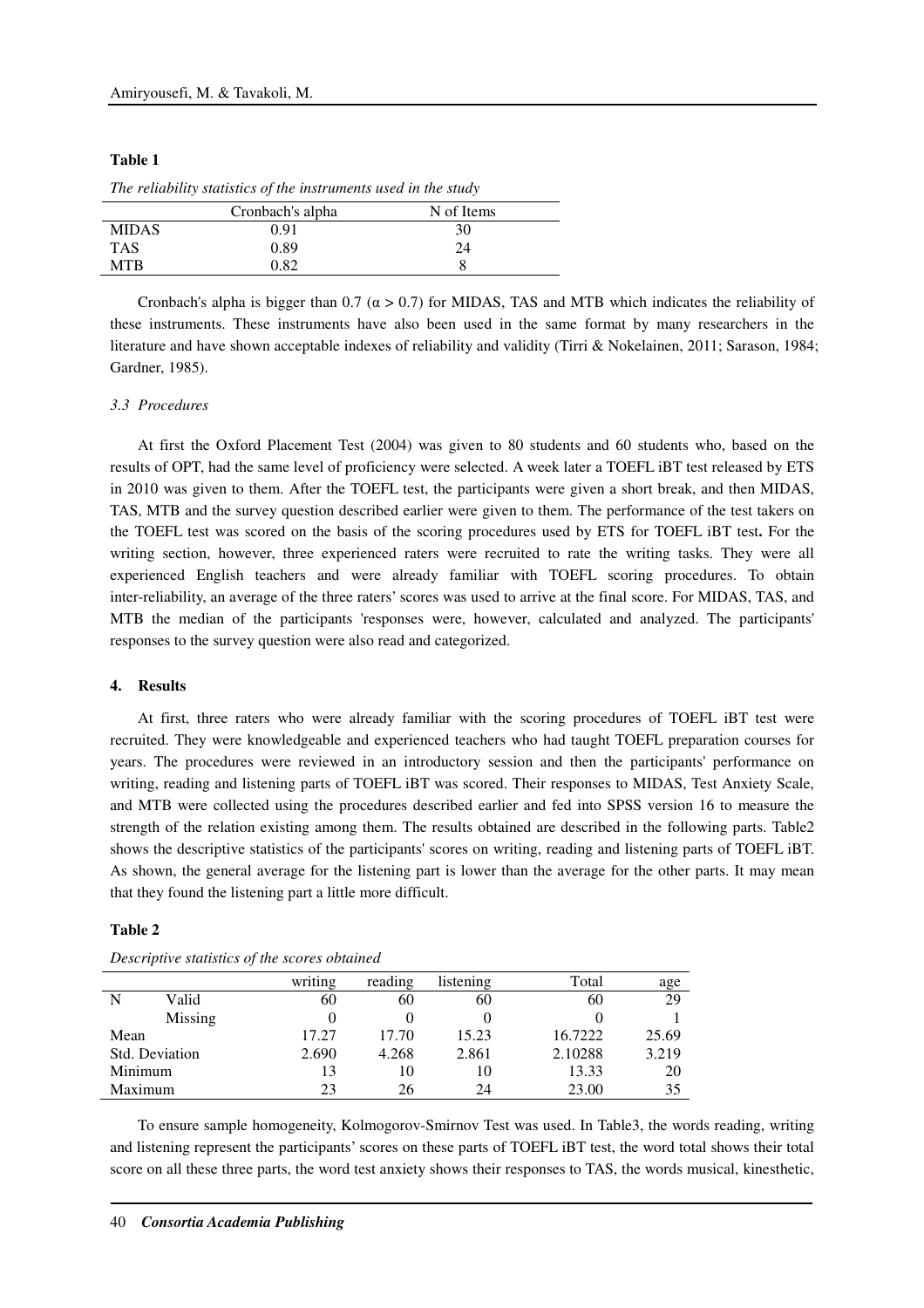spatial, linguistic, interpersonal, intrapersonal, naturalist, mathematic and logical represent their responses to the response categories existing in MIDAS for each of these intelligence types, and the word motivation shows their responses to the response categories in MTB.

As shown in Table 3, for reading, the total score, musical, spatial and the motivation scores the significant value is smaller than 0.05 ( $\alpha = 0.05 <$  Sig = 0.562) which shows that sample homogeneity does not exist for these parts. A non-parametric test like Pearson Correlation Test must, therefore, be used to explore the relationship between the participants' scores on the reading, listening and writing parts of the TOEFL iBT test and their responses to MIDAS, TAS, and MTB.

# **Table 3**

*The results of Kolmogorov-Smirnov test* 

|             | 9g   | πр   | ting | Œ٥   | ह्य  | S.<br>$\overline{\phantom{0}}$ | ವ<br>உ |      | atial | σā<br>ನ |      |      | islist |      |      |
|-------------|------|------|------|------|------|--------------------------------|--------|------|-------|---------|------|------|--------|------|------|
| <b>Stat</b> | 170  | .167 | .146 | .160 | .164 | .104                           | .180   | .128 | .199  | .139    | .126 | .116 | .105   | .080 | .199 |
| Sig.        | .032 | .037 | .115 | .055 | .045 | .200                           | .017   | .200 | .005  | .160    | .200 | .200 | .200   | .200 | .005 |

As indicated in Table 4, at 0.01 levels, there is a correlation between writing and test anxiety and a correlation between listening and kinesthetic, and at 0.05 levels, there is a correlation between writing and musical intelligence. Pearson's *r* is, however, 0.653 for the relation between writing and test anxiety which is closer to 1 indicating a rather stronger relation between these two.

#### **Table4**

|           |                  | Test<br>Anxiety | Musical | Kinesthe<br>tic | Spatial | Linguisti<br>$\mathbf c$ | Interpers<br>onal | Naturali<br>st | Logical<br>Mathem<br>atical | <b>Intrapers</b><br>onal | Motivati<br>on |
|-----------|------------------|-----------------|---------|-----------------|---------|--------------------------|-------------------|----------------|-----------------------------|--------------------------|----------------|
| writing   | R                | $.653**$        | $.404*$ | $-.015$         | .047    | .102                     | .146              | .066           | .117                        | $-.019$                  | .186           |
|           | Sig.             | .005            | .027    | .938            | .805    | .592                     | .441              | .731           | .537                        | .922                     | .324           |
|           | $\boldsymbol{n}$ | 60              | 60      | 60              | 60      | 60                       | 60                | 60             | 60                          | 60                       | 60             |
| reading   | R                | .042            | $-.078$ | .038            | .090    | .069                     | .132              | .043           | .211                        | .118                     | .033           |
|           | Sig.             | .826            | .683    | .840            | .636    | .717                     | .488              | .823           | .263                        | .535                     | .864           |
|           | $\boldsymbol{n}$ | 60              | 60      | 60              | 60      | 60                       | 60                | 60             | 60                          | 60                       | 60             |
| listening | R                | $-.065$         | .216    | .484**          | .388*   | .245                     | .228              | .153           | .329                        | .333                     | .049           |
|           | Sig.             | .735            | .251    | .007            | .034    | .191                     | .225              | .420           | .076                        | .072                     | .798           |
|           | $\boldsymbol{n}$ | 60              | 60      | 60              | 60      | 60                       | 60                | 60             | 60                          | 60                       | 60             |
| total     | R                | .319            | .143    | .102            | .277    | .081                     | .123              | .066           | .259                        | .148                     | $-.003$        |
|           | Sig.             | .920            | .449    | .593            | .139    | .670                     | .517              | .728           | .167                        | .434                     | .986           |
|           | $\boldsymbol{n}$ | 60              | 60      | 60              | 60      | 60                       | 60                | 60             | 60                          | 60                       | 60             |

*The results obtained from Pearson Correlation test* 

*Note.* \*. Correlation is significant at the 0.05 level (2-tailed). \*\*. Correlation is significant at the 0.01 level (2-tailed).

It can, therefore, be concluded that the participants with kinaesthetic intelligence performed better on the listening part, and those with musical intelligence performed better on the writing part of TOEFL iBT test. The participants who had some degrees of test anxiety also handled the writing part better than the others.

The participants' responses to the survey question which asked for the factors that provoked test anxiety among them were also categorized into 3 factors and shown in Table 5 based on the level of importance given to them by the participants from the most important: 1 to the least important: 3. The time limit which is usually set for exams like TOEFL caused the most amount of stress among the participants. Also, they had problems with the length of the test and they believed that the test was lengthy and they were afraid that they might not be able to finish it on time. Some participants, however, criticized their lack of enough self-confidence and considered it as the source their anxiety.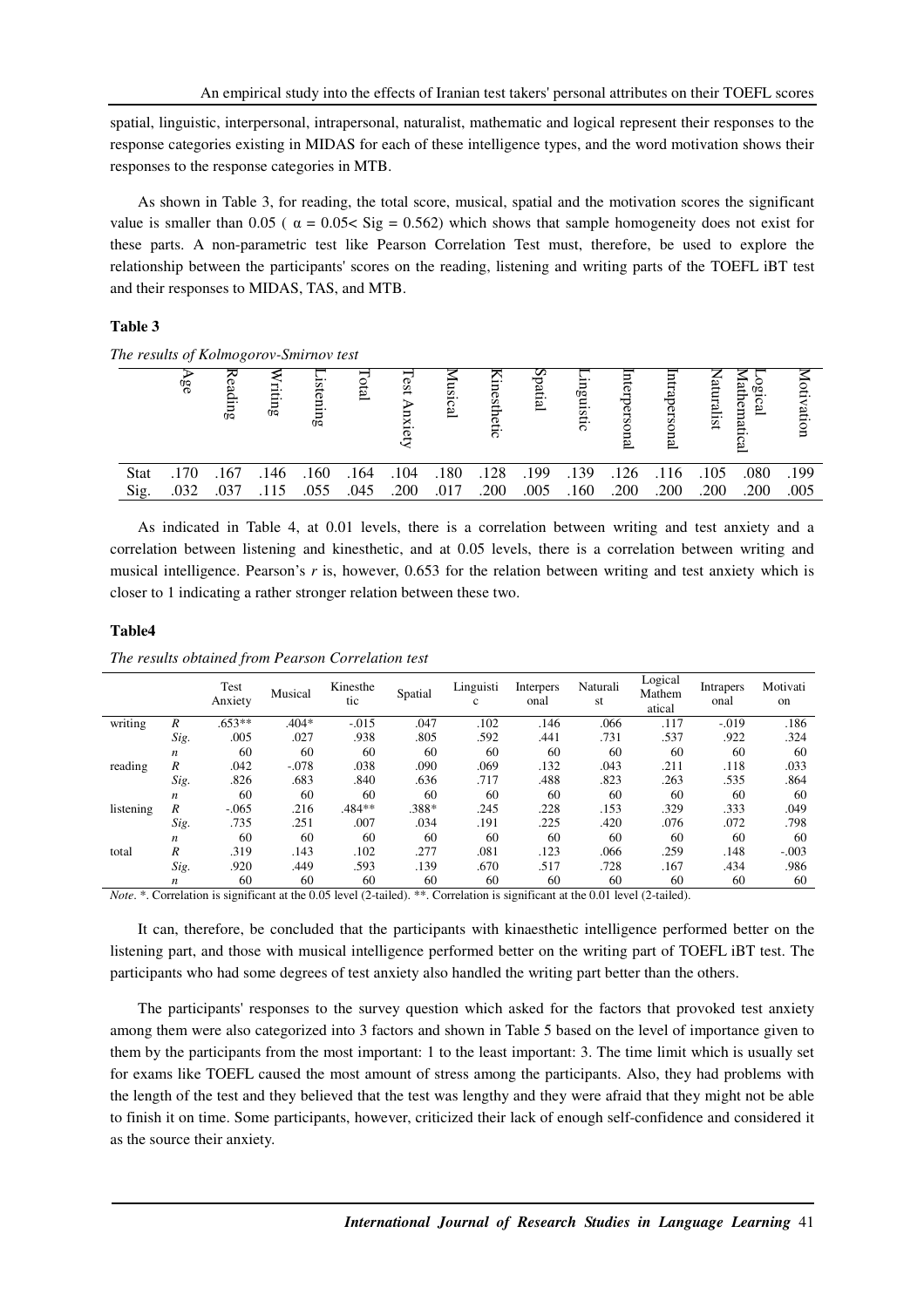#### **Table 5**

*Test anxiety provoking factors* 

| Importance | Factors                        |
|------------|--------------------------------|
|            | Time limit                     |
|            | Test length                    |
|            | Lack of enough self confidence |
|            |                                |

## **5. Discussion**

TOEFL iBT is being widely used in the world to measure English proficiency of the candidates and its scores are the basis of important decisions like acceptance or non-acceptance of specific candidates for work or education. It may, therefore, have significant consequences on the lives of the people who take it. Test fairness is also put forth by scholars in language testing (Kunnan, 2004, 2007; Weir, 2005; Brown, 2004) to discuss the effects of construct-irrelevant factors such as test takers' personal attributes like anxiety, motivation and multipleintelligences on their performance on a test. Theses scholars believe that all tests specifically high-impact tests like TOEFL iBT must not be biased toward specific groups of candidates. They rather must provide equal conditions for all.

This study was, therefore, an effort to empirically explore the relation between test anxiety, MI and motivation and the performance of the test takers on listening, reading and writing sections of TOEFL iBT test. The findings of the study revealed that there was a positive relation between test anxiety and the writing performance, and kinesthetic intelligence and the writing performance of the participants, and also between musical intelligence and their listening performance. The answers of the test takers to the question exploring the possible causes of test anxiety ranked time limit, length of the test and lack of enough self-confidence among the most common test anxiety-provoking factors.

Writing is a difficult task for some language learners. These learners may not have any special difficulties with speaking which is also another productive skill, but they somehow become uncomfortable when it comes to writing. These learners believe that writing is time-consuming and they think structures, styles, words, etc. must be selected carefully to create an acceptable piece of writing. Writing, therefore, demands a good mastery over these areas which sometimes makes test takers anxious. Test anxiety, on the other hand, can make language learners perfectionist. "*Test-anxious students often put unrealistic demands on themselves and feel that anything less than a perfect test performance is a failure***"**(Mahmoodzadeh **,** 2013, p. 64)**.** It means that these learners are more self-conscious and very sensitive toward their mistakes which can make them attempt to do well on the tests to get better grades (Gregersen & Horwitz, 2002). The positive relation between test anxiety and the writing performance of the participants in this study can, therefore, be attributed to the fact that the higher the level of test anxiety, the more conscious the participants are toward their mistakes and, therefore, the better their writing will be. Brown (2004) also believes that a little stress about a task at hand is going to be facilitative and being so soft on the students may have a debilitative effect on them, because they may be carefree and have no anxiety or concentration. Test anxiety can, however, be debilitative if its level is too high (Rollinson, 2005).

People with kinesthetic intelligence also love figuring out how things work. These people have high creativity and they like to build new things. This sort of intelligence is something that writers usually have (Saleem, 2008). The relation between kinesthetic intelligence and the writing performance of the participants can, therefore, be attributed to the fact that the subjects with this type of intelligence can figure out the whole writing task in advance, and use their creativity to improve the structure and the quality of their performance.

Fonseca-Mora, Toscano-Fuentes, and Wermke (2011) in their study to examine the relation between musical intelligence and language aptitude concluded that people with musical intelligence can better perceive rhythm, melody and crucial elements of language which can lead to better and faster language learning and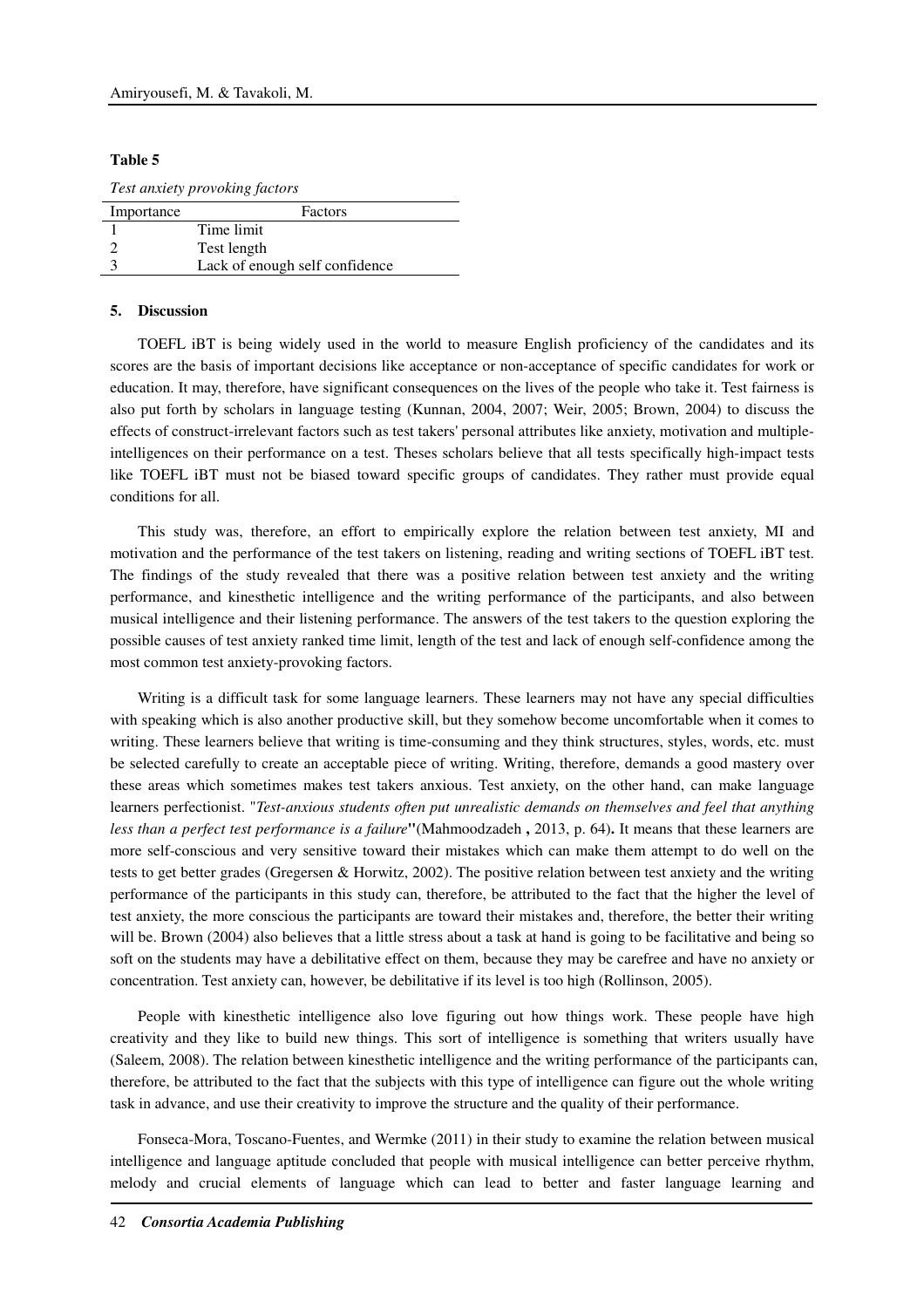understanding. The correlation between musical intelligence and the participants' listening performance can be interpreted in the light of Fonseca**-**Mora et al.'s conclusion that learners with this type of intelligence can perceive and understand the crucial elements of a listening task better and hence do better on it.

This study, therefore, further proves the heterogeneity nature of test takers and the complexities and difficulties involved in accounting for them in test tasks and items. It also proves that some degrees of test anxiety can have positive effects on the writing performance of TOEFL iBT test takers. TOEFl iBT test anxiety, based on the results of the present study, is provoked by some factors like time limits, the length of the test and lack of self-confidence. TOEFL iBT test takers, therefore, need to learn and practice some time management strategies and test taking techniques to overcome test anxiety. The relations between kinesthetic intelligence and writing, and listening and musical intelligence also suggest that strategies like preparing an outline for a writing task in advance and paying attention to the parts and elements that convey important ideas, and the stress patterns sometimes used to put emphasis on them in a listening part can also help the candidates to improve their performance on the writing and listening sections of TOEFL iBT test.

However, the participants' performance on the speaking part of TOEFL iBT test was not investigated throughout the present study due to the complexities involved. Interested scholars can, therefore, do the same study with speaking in focus. They can also explore the effects of gender and examine the differences between male and female participants. It is also a good idea to do the same study with IELTS.

# **6. References:**

- Armstrong, T. (2009). *Multiple intelligences in the classroom* (3rd ed.)*.* Alexandria, VA: Association for Supervision and Curriculum Development.
- Assessment Reform Group. (2002). *Testing, motivation and learning* (Pamphlet No.ISBN 085603 046 5). Cambridge: University of Cambridge Faculty of Education.
- Bachman, L. F. (1990). *Fundamental considerations in language testing*. New York: Longman.
- Bachman, L. F., & Palmer, A.S. (1996). *Language testing practice*. Oxford: Oxford University Press.
- Brown, D. (2004). *Language assessment: Principles and classroom practice*. UK: Longman.

Brown, D. H. (1994). *Principles of language teaching and learning*. Englewood Cliffs: Prentice Hall Inc.

- Cassady, C. J., & Johnson, E. R. (2002). Cognitive test anxiety and academic performance. *Contemporary Educational Psychology, 27*, 270–295. http://dx.doi.org/10.1006/ceps.2001.1094
- Chapell, M. S., Blanding, B. Z., Silverstein, M. E., Takahashi, M., Newman, B., Gubi, A., & McCann, N. (2005).Test anxiety and academic performance in undergraduate and graduate students. *Journal of Educational Psychology, 9*(2), 268-274. http://dx.doi.org/10.1037/0022-0663.97.2.268
- Cumming, A., Kantor, R., Baba, K., Eouanzoui, K., Erdosy, U., & James, M. (2006). *Analysis of discourse features and verification of scoring levels for independent and integrated prototype written tasks for the new TOEFL*. Princeton, NJ: Educational Testing Service.
- Fonseca-Mora, M. C., Toscano-Fuentes, C., & Wermke, K. (2011). Melodies that help: The relation between language aptitude and musical intelligence. *Anglistik International Journal of English Studies, 22*(1), 101-118.

Fulcher, G., & Davidson, F. (2007). *Language testing and assessment.* USA: Routledge.

- Gardner, R. (1985). *Social psychology and second language learning: The role of attitude and motivation*. London: Edward Arnold.
- Gardner, R. (2001). Integrative motivation and second language acquisition. In Z. Dornyei, & R.W. Schmidt (Eds.), *Motivation and Second Language Acquisition* (pp. 1-19). University of Hawai'i: Honolulu.
- Gregersen, T.S., & Horwitz, E.K. (2002). Language learning and perfectionism: Anxious and non-anxious language learners' reactions to their own oral performance. *The Modern Language Journal, 86*(3), 562-570. http://dx.doi.org/10.1111/1540-4781.00161
- Horwitz, E. K., & Young, D. J. (Eds.). (1991). *Language anxiety: From theory and research to classroom implications.* Englewood Cliffs, NJ: Prentice-Hall.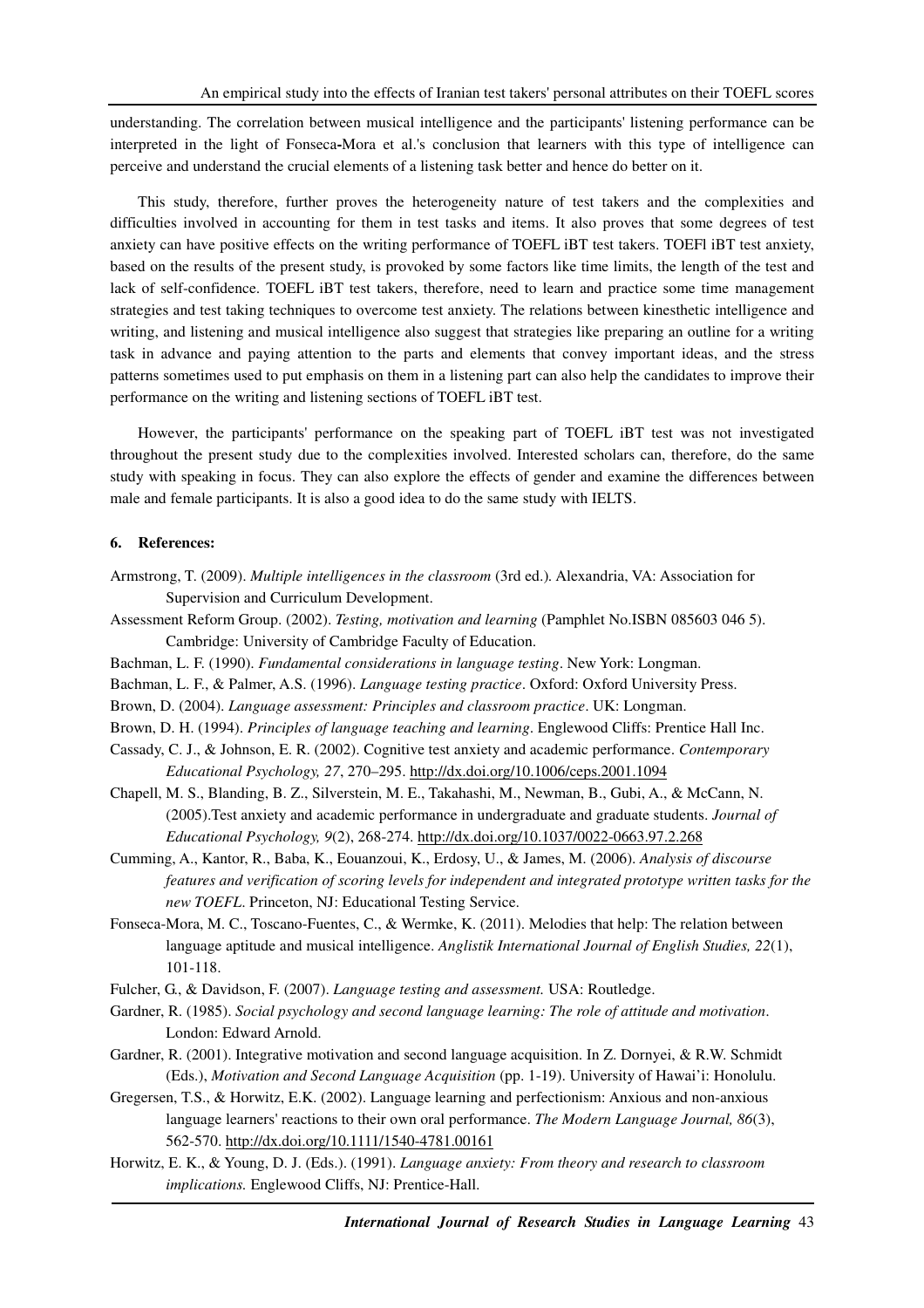- Hsu, T.-C. (2012). A study on the EFL students' speech related anxiety in Taiwan. International *Journal of Research Studies in Language Learning, 1*(2), 3-18. http://dx.doi.org/10.5861/ijrsll.2012.v1i2.74
- Kunnan, A. J. (2007). Test fairness, test bias, and DIF. *Language Assessment Quarterly, 4*(2), 109–112. http://dx.doi.org/10.1080/15434300701375865
- Kunnan, A. J. (2004). Test fairness. In M. Milanovic, & C. Weir (Eds.), *European Year of Languages Conference Papers, Barcelona, Spain* (pp. 27- 48). Cambridge: Cambridge University Press.
- Kunnan, A. J. (1995). Test taker characteristics and test performance. Cambridge: Cambridge University Press.
- Lamb, M. (2004). Integrative motivation in a globalizing world. *System, 32,* 3-19. http://dx.doi.org/10.1016/j.system.2003.04.002
- Loori, A. A. (2005). Multiple intelligences: A comparative study between the preferences of males and females. *Social Behaviour and Personality, 33*(1), 77-88. http://dx.doi.org/10.2224/sbp.2005.33.1.77
- Lumley,T., & O'Sullivan, B. (2005). The effect of test-taker gender, audience and topic on task performance in tape-mediated assessment of speaking. *Language Testing, 22*(4), 415-437. http://dx.doi.org/10.1191/0265532205lt303oa
- Mahdavy, B. (2008). The role of multiple intelligences (MI) in listening proficiency: A comparison of TOEFL and IELTS listening tests from an MI perspective. *Asian EFL Journal, 10*(3), 109-126.
- Mahmoodzadeh, M. (2013). Investigating foreign language anxiety in Iranian classrooms: The effect of gender. *International Journal of Research Studies in Language Learning, 2*(1), 61-70. http://dx.doi.org/10.5861/ijrsll.2012.109
- Messick, S. (1989). Validity. In R. Linn (Ed.), *Educational measurement* (pp.13-103). New York: Macmillan.
- Messick, S. (1996). Validity and washback in language testing. *Language Testing, 13*, 242-256. http://dx.doi.org/10.1177/026553229601300302
- Ohata, K. (2005). Potential sources of anxiety for Japanese learners of English: Preliminary case interviews with five Japanese college students in the U.S., *The Electronic Journal for English as a Second Language, 9*(3), 1 - 21.
- Ohcubo, N. (2009). Validating the integrated writing task of the TOEFL internet based test (iBT): Linguistic analysis of test takers' use of input material. *Melbourne Papers in Language Testing, 14*(1).
- Purpora, J. K. (2004). Validating questionnaires to examine personal factors in L2 test performance. In M. Milanovich, & C. Weir (Eds.), *European Language Testing in a Global Context. Proceedings of the Association of Language Testers of Europe (ALTE) Conference of Barcelona*. Cambridge: Cambridge University Press.
- Razmjoo, S. A. (2008). On the relationship between multiple intelligences and language proficiency. The Reading Matrix, 8(2).
- Richards, J. C., & Rodgers, T. S. (2001). *Approaches and methods in language teaching*. New York: Cambridge University Press. http://dx.doi.org/10.1017/CBO9780511667305
- Rollinson, P. (2005). Using peer feedback in the ESL writing class. *English Language Teaching Journal, 59*(1), 23-30.
- Saleem, H. (2008). Understanding kinesthetic intelligence. Retrieved January 22, 2014, from http://www.dirjournal.com/guides/understanding-kinesthetic-intelligence/
- Sarason, I. G. (1980). *Test anxiety: Theory, research, and applications*. Hillsdale, NJ: Lawrence Erlbaum Associates.
- Sarason, I. G. (1986). Test anxiety, worry, and cognitive interference. In R. Schwarzer (Ed.), *Self-related cognition in anxiety and motivation* (pp. 19- 33). Hillsdale, NJ: Lawrence Erlbaum Associates.
- Sarason, I. G. (1984). Stress, anxiety, and cognitive interference: Reactions to tests. *Journal of Personality and Social Psychology, 46*, 929-938. http://dx.doi.org/10.1037/0022-3514.46.4.929
- Skehan, P. (1989). *Individual differences in second language learning*. London: Edward Arnold.
- Skehan, P. (1998). *A cognitive approach to language learning*. Oxford: Oxford University Press.
- Takala, S., & Kaftandjieva, F. (2000). Test fairness: A DIF analyses of an L2 vocabulary test. *Language Testing, 17*, 323–340.
- Tavakoli, M. (2009). The role of motivation in ESP reading comprehension test performance. *Journal of*